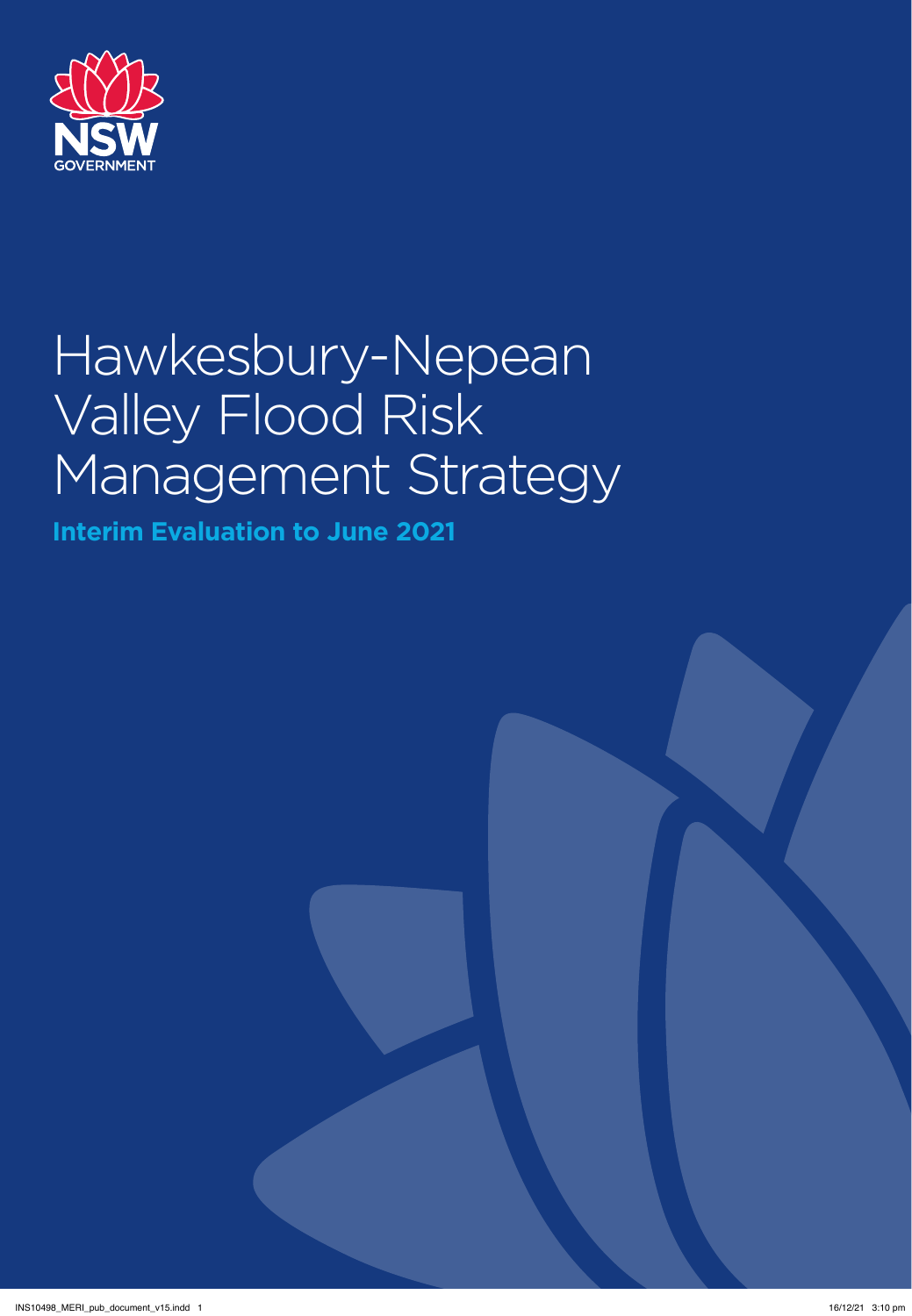# The Flood Strategy

The Hawkesbury-Nepean Valley Flood Risk Management Strategy (the Flood Strategy) aims to reduce flood risk to life, property and social amenity from regional floods in the Hawkesbury-Nepean Valley, now and in the future. It is working to improve community resilience and prepare for the impacts of climate change on flood risk.

Due to its large existing population and unique geography, the Hawkesbury-Nepean floodplain has the most significant and unmitigated community flood exposure in Australia.

In 2018, there were over 140,000 people living or working in the floodplain. The population is projected to increase with committed and permissible development in the current planning envelope, while projected climate change will affect rainfall patterns and increase the likelihood of severe flooding. Further, a major flood has the potential to

impact the entire NSW economy by affecting transportation routes and utilities outside the valley.

The Flood Strategy comprises a suite of integrated measures to mitigate flood risk. The Climate Change Fund provided \$58.46 million for Phase One of the Flood Strategy, which started in 2016 and is nearing completion as at June 2021.

The Flood Strategy is a long-term strategy of the NSW Government and will continue with infrastructure projects and complementary measures beyond 2021 as part of normal disaster resilience practice.

A best-practice evaluation framework was applied to assess performance and guide adaptive management of the Flood Strategy. This report outlines the interim findings from the evaluation at June 2021, pending completion of Phase One in 2021-22.



The Hawkesbury-Nepean floodplain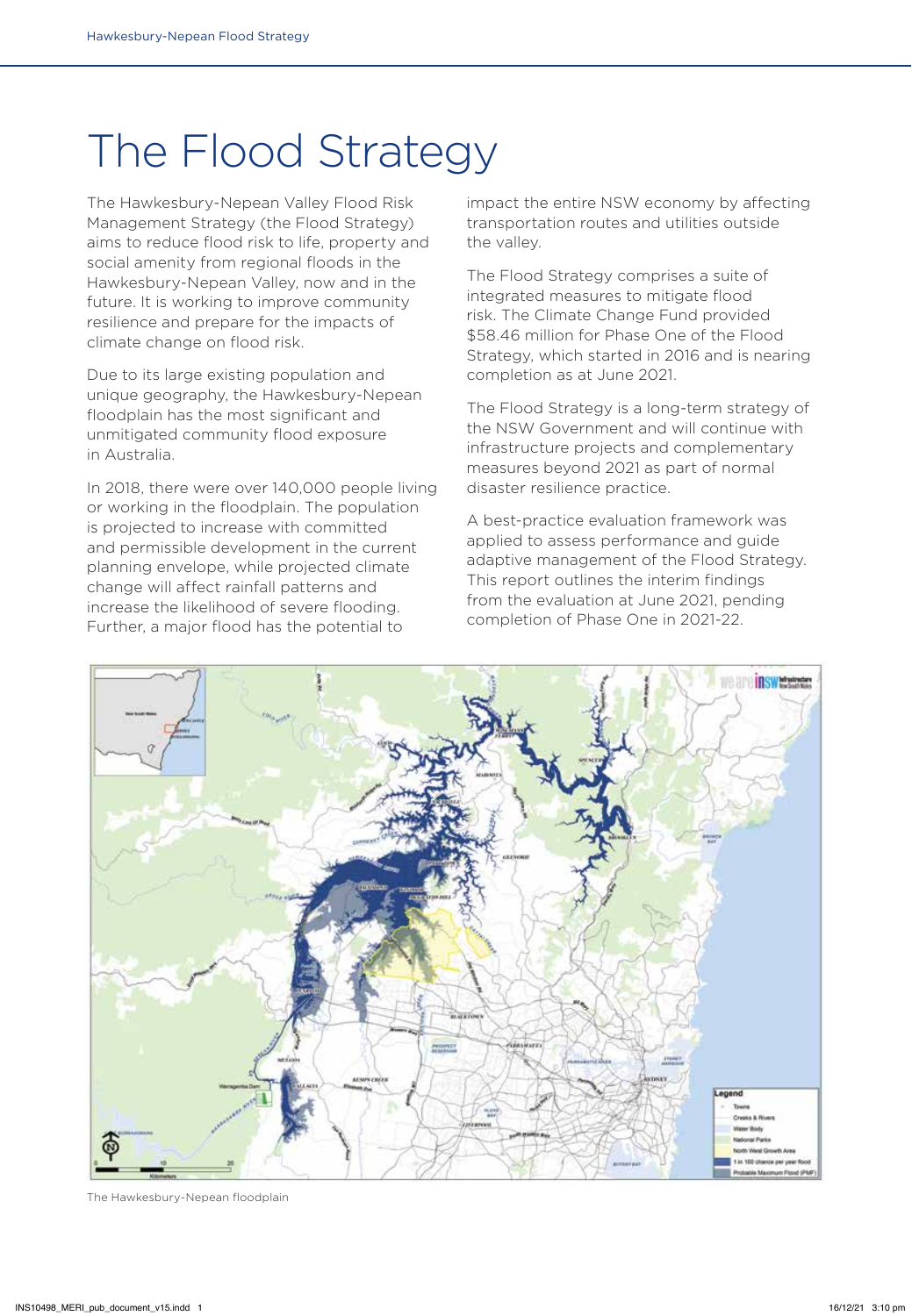

Adaptive management cycle, Source: DPIPWE 2014 after Jones 2005, 2009



Flood Emergency Planning for Schools: Flood Risk Briefings. Source: INSW Image: Adam Hollingworth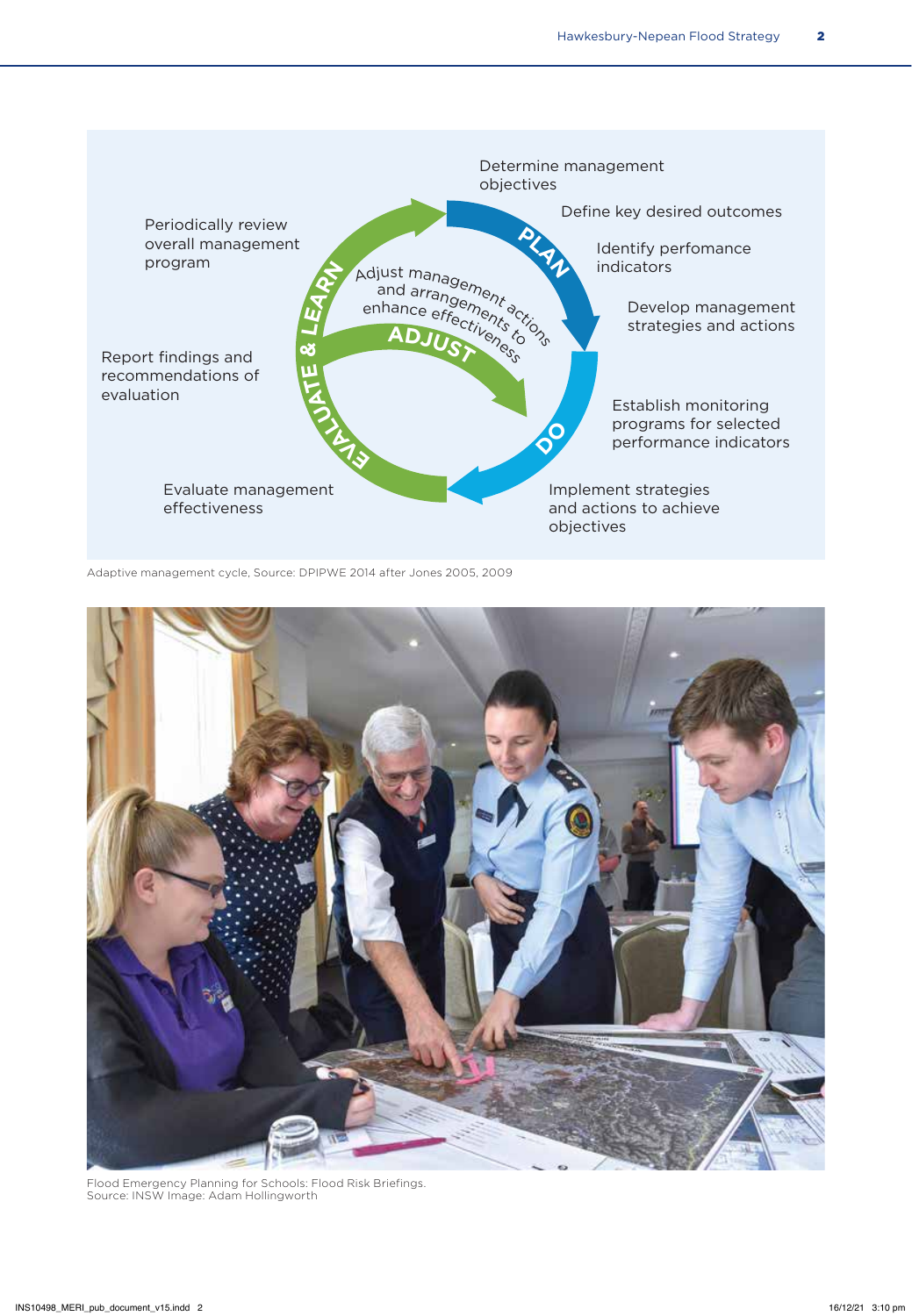# Evaluation framework

The evaluation framework focuses on 4 key evaluation questions (KEQ), asking if delivery of the Flood Strategy was efficient, effective and appropriate, and what has been learnt from recent flood events. The framework was endorsed by the Climate Change Fund and evaluations were conducted externally from Infrastructure NSW.



# **Efficiency**

The 9 outcomes for Phase One of the Flood Strategy have been delivered efficiently and to a high standard, with most actions completed by June 2021 or well advanced and due for completion in 2021-22 (see summary below, case study 1).

Expenditure is within the program budget approved by the NSW Government, including \$58.46 million from the Climate Change Fund.



#### **Flood Strategy – Phase One CCF cumulative expenditure**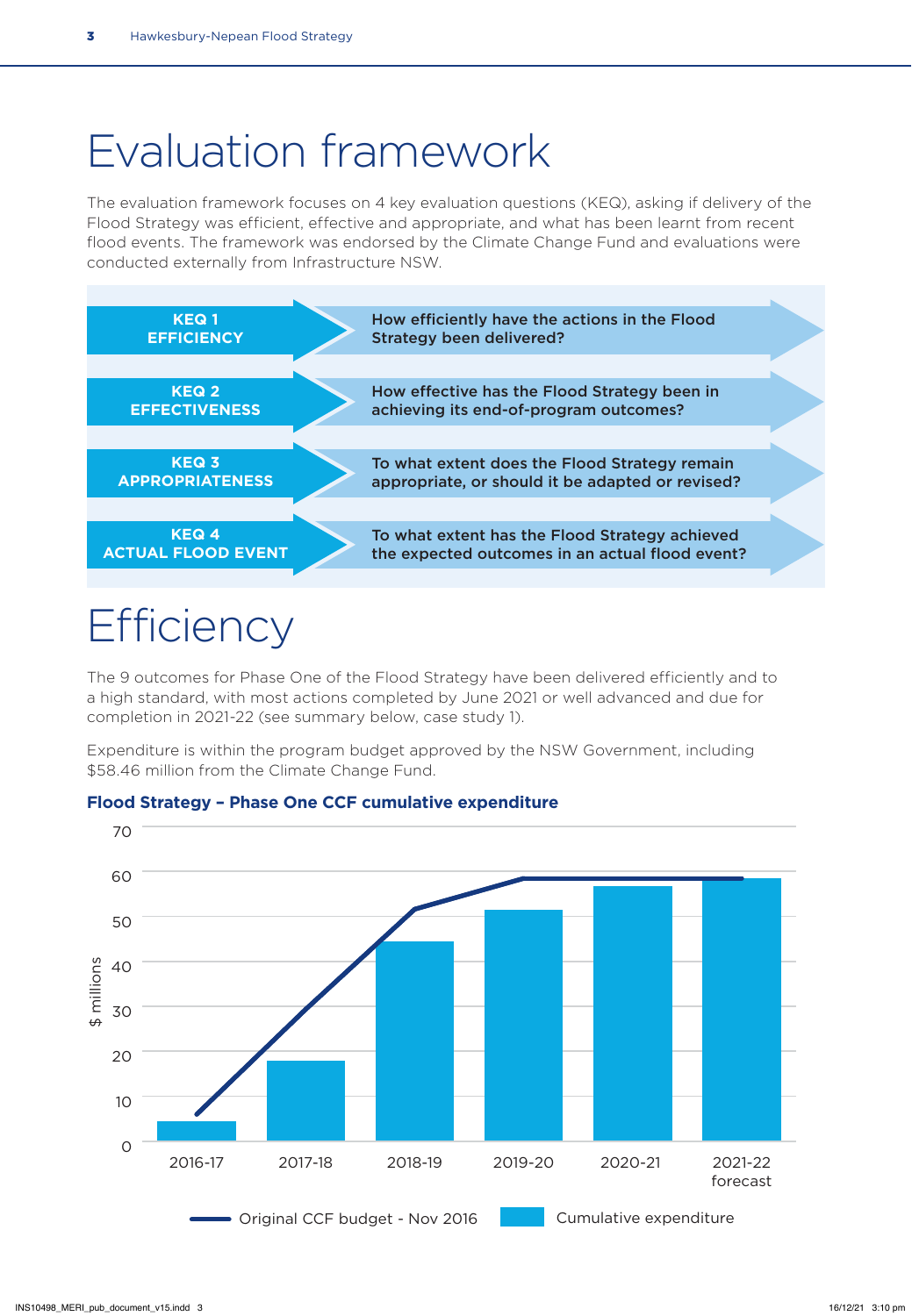# **Effectiveness**

The Flood Strategy is making real progress toward its vision of increasing flood resilience in the Hawkesbury-Nepean Valley. The program has been effective in coordinating a holistic approach to managing regional flood risk, and has been a driving force for change with the necessary resources, leadership, coordination, governance and accountability to make a real difference.

# Appropriateness

The interim evaluation found that the Flood Strategy is still appropriate, although obtaining planning and funding approvals for raising Warragamba Dam wall to create a flood mitigation zone remain critical to delivering the strategy.

The Flood Strategy's adaptive management approach across the disaster management spectrum of prevention, preparedness, response and recovery has ensured its continued relevance.



# Actual flood events

A moderate flood occurred in February 2020, and a major flood in March 2021. Modelling of these flood events demonstrated the significant benefits in reducing flood levels downstream if the proposed raising of Warragamba Dam wall to create a flood mitigation zone is approved.

The following case studies illustrate key findings from the interim evaluation of the Flood Strategy to June 2021.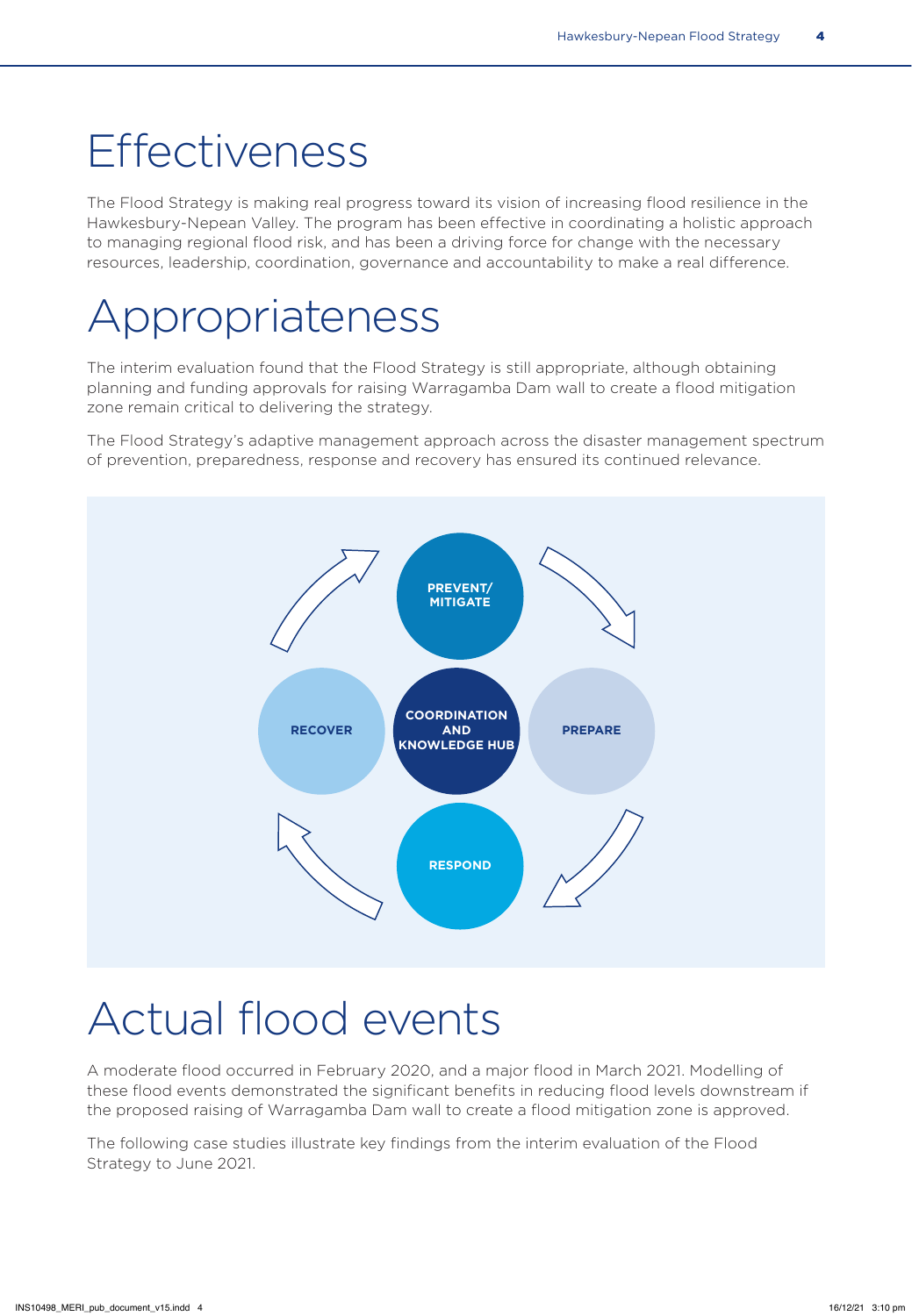### **Case study 1:**

# Efficient outcomes delivered in Phase One



#### **1. Coordinated flood risk management**

- The Flood Strategy Directorate was established in Infrastructure NSW to coordinate regional flood risk management in the Hawkesbury-Nepean Valley.
- Infrastructure NSW partnered with state agencies, local councils, businesses and the community to reduce and manage existing and future flood risk across the valley.



#### **2. Reduce flood risk by raising Warragamba Dam wall**

- A comprehensive Environmental Impact Statement (EIS) and detailed concept design have been prepared for the proposal to raise Warragamba Dam wall to create a flood mitigation zone to reduce flood risk to the lives and homes of thousands of people downstream.
- Public exhibition of the EIS is planned for later in 2021, along with further community and stakeholder consultation.



#### **3. Strategic and integrated land use and road planning**

- A leading-edge flood evacuation model supports integrated land use, road and evacuation planning.
- Government agencies are working with floodplain councils to develop a new Regional Land Use Planning Framework for the valley.
- Transport for NSW is continuing to develop flood resilience design guidelines for road transport planning in the floodplain.



#### **4. Accessible contemporary flood risk information**

- A new region-wide flood study was completed in 2019, using up-to-date science and data to provide the latest mapping of flood risk for decision-makers.
- The regional flood model is now being extended to provide a two-dimensional model with higher resolution. This will also incorporate the latest information from the March 2021 flood event.
- Web-based interactive flood maps can be accessed from the NSW SES website to help the community to understand flood risk for their location in the floodplain.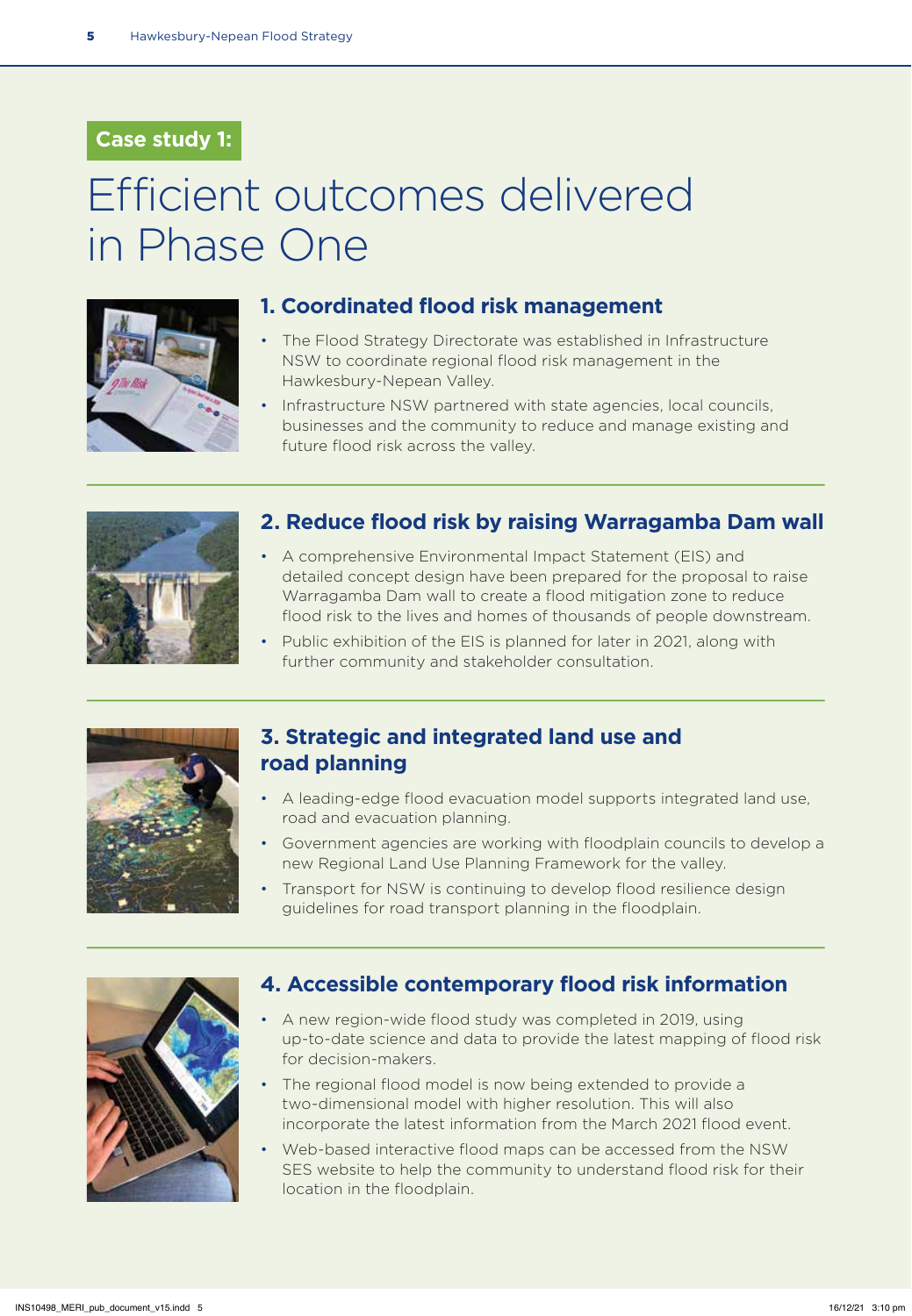

### **5. Aware, prepared and responsive community**

- The Community Resilience Program has raised awareness of flood risk and readiness to respond to a flood, through multi-faceted programs targeting broad public awareness, outreach to communities of concern, and education programs for young people.
- A new evacuation road signage system was designed, tested, and 150 new signs installed.



#### **6. Improved weather and flood predictions**

- A pilot tool for the Hawkesbury-Nepean Valley was developed by the Bureau of Meteorology to enable extended lead time forecasts to provide more certainty of warning for emergency response and managing evacuation.
- The next step is to operationalise the pilot tool.



#### **7. Best practice emergency response and recovery**

- The Hawkesbury-Nepean Valley Flood Emergency Plan (a sub-plan of the State Emergency Management Plan) and the Hawkesbury-Nepean Valley Flood Recovery Strategy were revised and updated.
- Emergency management agencies conducted a range of emergency response and recovery exercises, including Exercise Deerubbin for a catastrophic flood in the valley.



#### **8. Adequate local roads for evacuation**

- Detailed investigations were undertaken for road infrastructure upgrades to improve access to the existing evacuation road network by addressing legacy issues of local flooding at low points and other constraints.
- A Strategic Business Case was prepared for the 110 priority road resilience upgrades identified through the detailed investigation process.



### **9. Ongoing monitoring, evaluation, reporting and improvement**

- Best-practice monitoring and evaluation were integrated into delivery of Phase One of the Flood Strategy.
- Evaluation findings contributed to adaptive management and informed decisions for the ongoing Flood Strategy beyond 2021.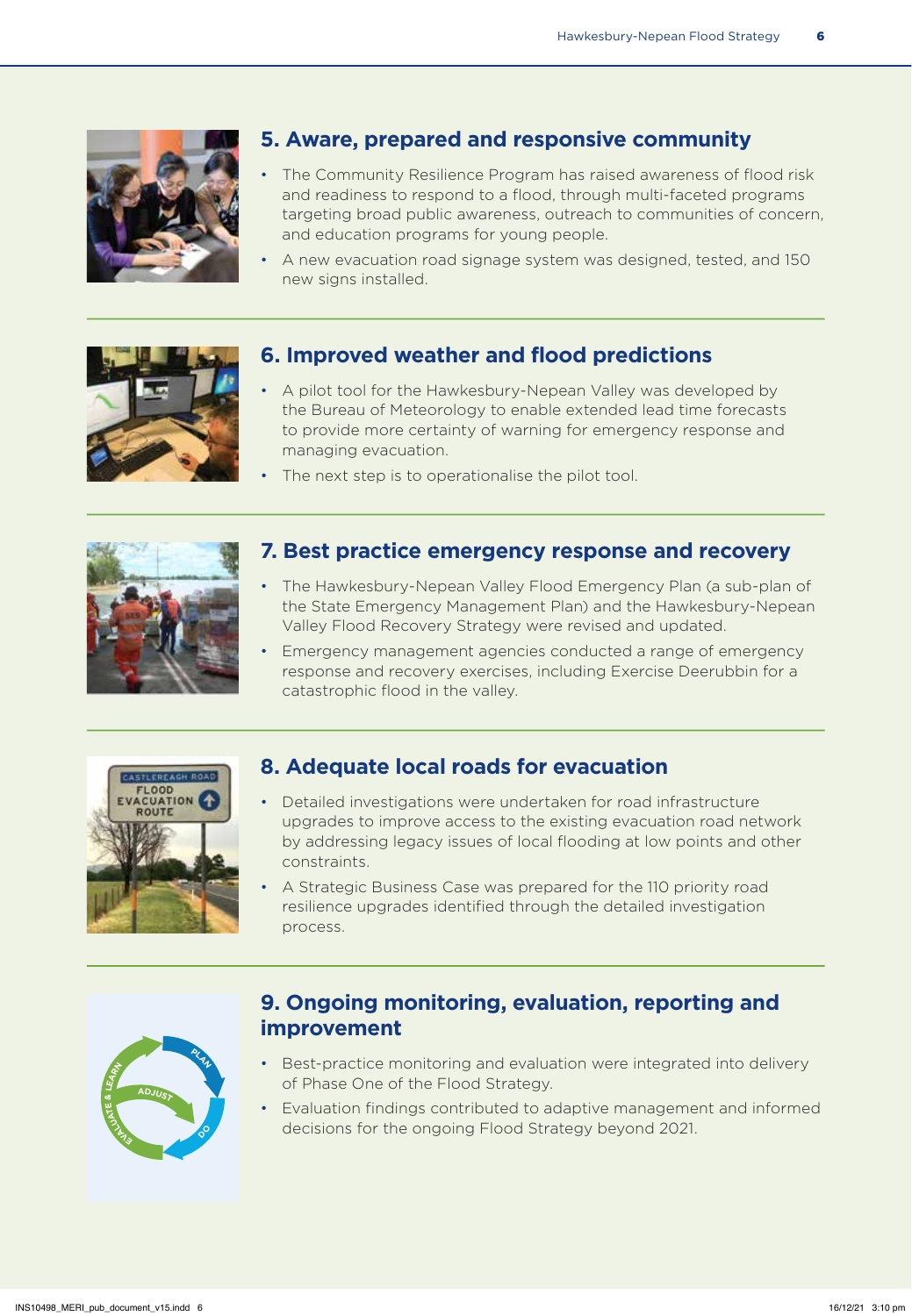### **Case study 2:**

# Effective communications and engagement

### **Community Resilience Program**

The Community Resilience Program has contributed to raising community awareness and understanding of flood risk, and to increasing preparedness in the Hawkesbury-Nepean Valley. The program includes 3 key focus areas - broad public awareness, outreach to communities of concern, and engaging young people.

The outreach program to communities of concern aims to increase resilience in communities most at risk from floods, focusing on vulnerable groups and the service providers who support them. It included outreach to childcare, disability, aged care and family support services, culturally and linguistically diverse communities, the social housing sector, and people with animals. This important work will continue as part of the Flood Strategy beyond 2021, along with programs targeting business resilience.

The Community Resilience Program was recognised for implementing best practice engagement, receiving the Floodplain Management Australia – NRMA Insurance 'Flood Risk Management Project of the Year' award for 2021.

| <b>COMMUNITY RESILIENCE PROGRAM</b>                                                                                                                                                                                                                                                                                                                      |                                                                                                                                              |                                                                                                                                                         |
|----------------------------------------------------------------------------------------------------------------------------------------------------------------------------------------------------------------------------------------------------------------------------------------------------------------------------------------------------------|----------------------------------------------------------------------------------------------------------------------------------------------|---------------------------------------------------------------------------------------------------------------------------------------------------------|
| <b>19 PROJECTS</b>                                                                                                                                                                                                                                                                                                                                       | <b>37 PARTNERS</b>                                                                                                                           | <b>300 ORGANISATIONS</b>                                                                                                                                |
| <b>Broad public awareness</b><br>and preparedness<br>Public safety campaign,<br>resources, mapping tool,<br>events and warnings<br>research                                                                                                                                                                                                              | <b>Outreach program for</b><br>communities of concern<br>Projects focussed on<br>9 groups of people<br>who are most at risk<br>from flooding | <b>Education and engagement</b><br>program for young people<br>Primary and secondary<br>school resources and<br>emergency planning for<br>local schools |
| What is the 'chance of a flood' in the<br>Hawkesbury-Nepean Valley?<br><b>Extremely low chance</b><br>ite R has a<br><b>Site D</b> has a<br><b>Site Fibre an</b><br>1%-0.1<br>his is the larges<br>This is also called<br>a 1 in 100 chance<br>a 1 in 500 chance<br>per year flood<br>er vear flood<br>per vear floor<br>imilar in da<br>own as the prol |                                                                                                                                              |                                                                                                                                                         |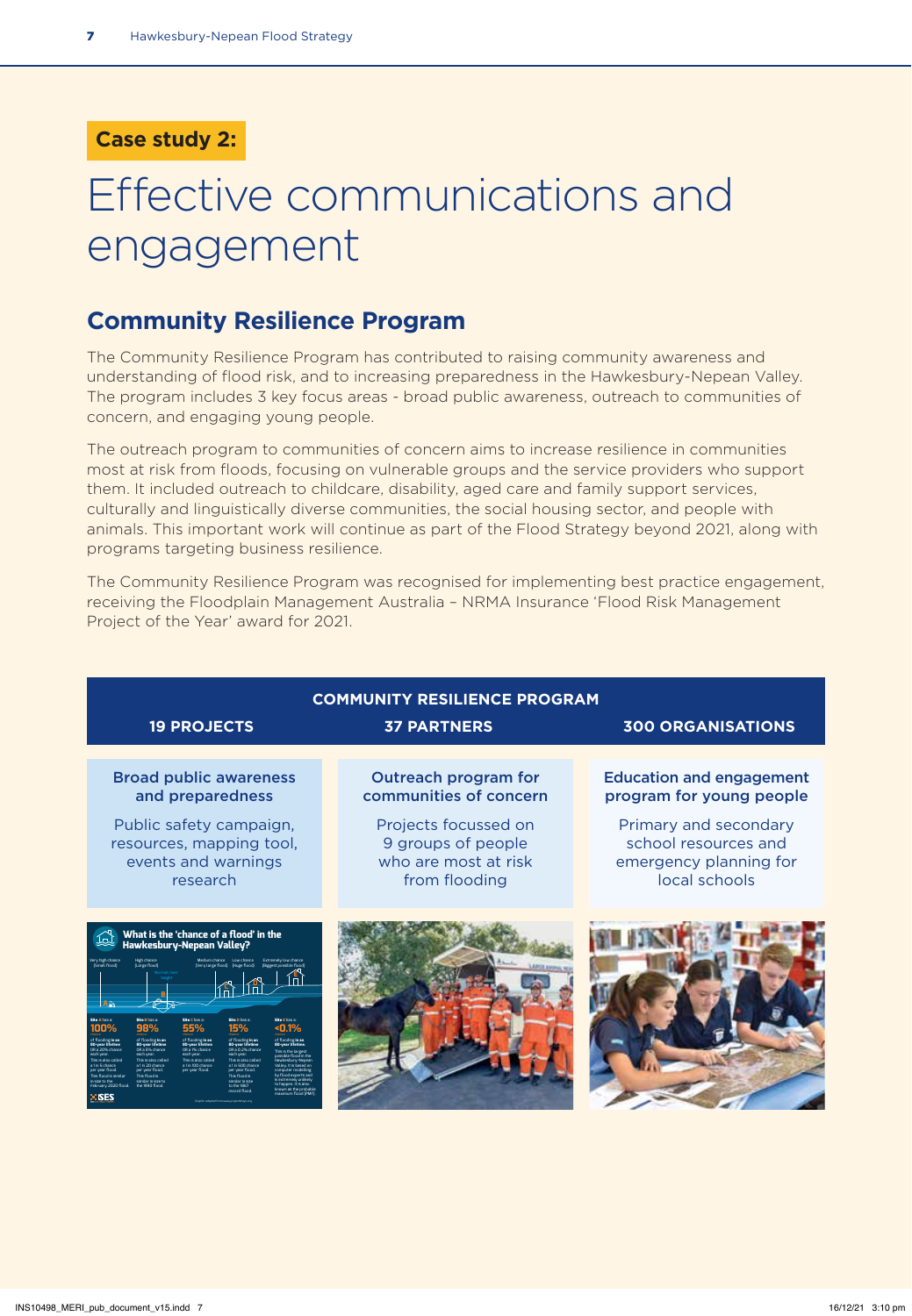### **Social research**

In 2014, a baseline for community awareness and readiness was established through quantitative and qualitative social research conducted by Newgate Research. Repeat surveys in 2018 and 2021 provide a time series to assist in evaluating the effectiveness of the Flood Strategy's communications and engagement program.

A snapshot of key findings from the social research from 2014 through to 2021 includes:

- the number of respondents who recalled seeing or hearing flood information increased from 26% to 75% – this significant increase would be influenced by recent flooding and related media stories and weather reports, in addition to the flood awareness campaigns
- there is a greater awareness of the need to prepare for a flood, with the number of people who don't think they need to prepare because there will be plenty of warning reduced from 60% to 29%
- the proportion of people able to identify at least 3 things to do in an evacuation nearly doubled from 25% to 48%.



However, from 2014 to 2021 there has been little change in the way people say they would respond in a flood evacuation, with 70% saying they would follow directions, while 27% said they would use their own judgement and a further 2% saying they would ignore instructions because they think they know the best thing to do. Following directions in a flood evacuation is an important topic for ongoing public awareness and preparedness programs.



Public awareness campaign "Floods. The Risk is Real." delivered in 2019 and 2020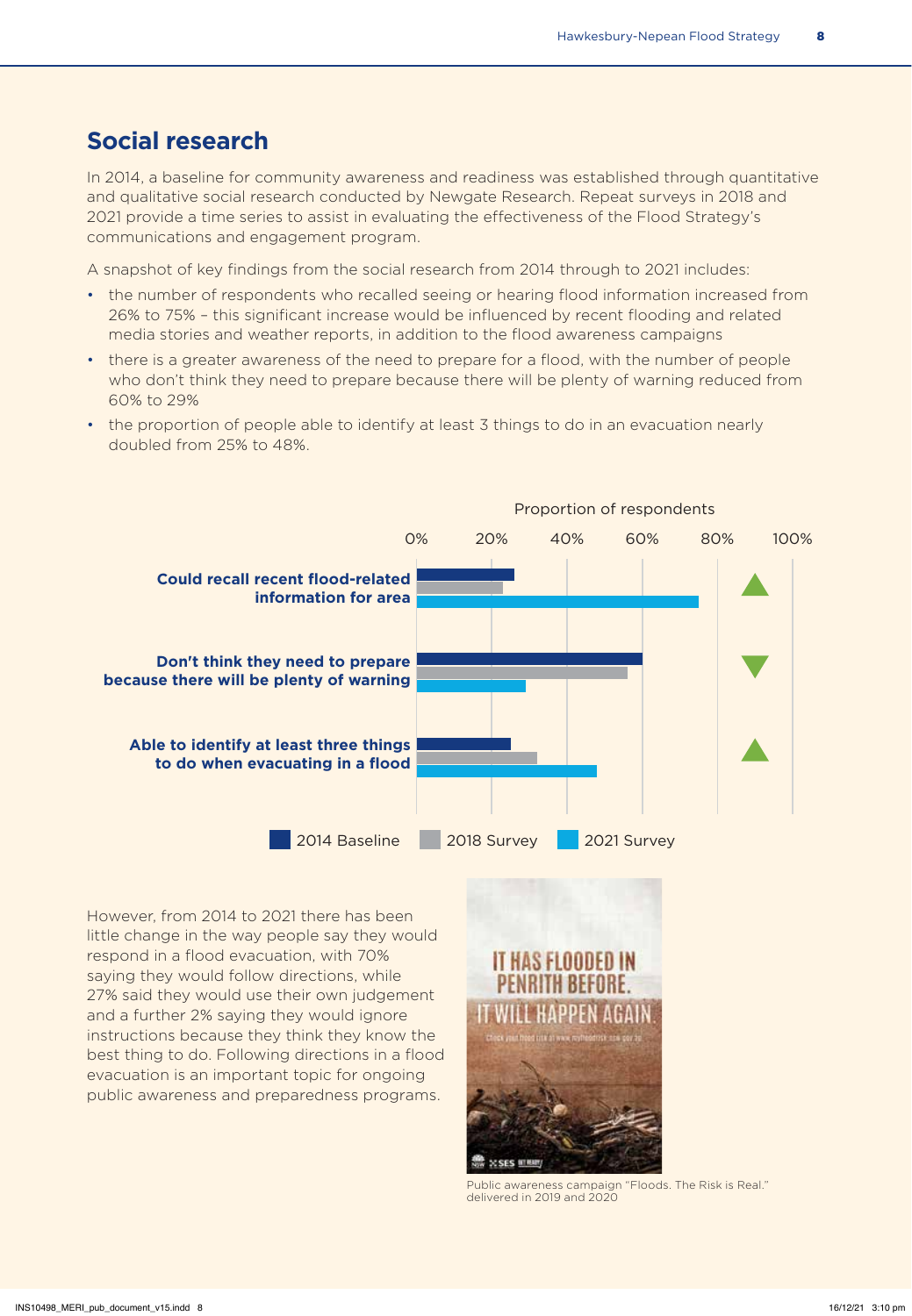### **Case study 3:**

# Best available information for decision-making

### **National framework**

The National Disaster Risk Reduction Framework (NDRRF, 2018) identifies 4 national priorities to reduce risk and increase resilience to natural disasters in Australia:

- understand disaster risk
- accountable decisions
- enhanced investment
- governance, ownership and responsibility.

The NDRRF highlights the need to collate the best available information to contribute to a more comprehensive understanding of disaster risk, and to equip decision-makers in all sectors with the information and capabilities they need to make decisions that reduce disaster risk – considering existing risk, future risk scenarios, and residual risk.



"To be reduced, all components of disaster risk and impacts must be understood by all sectors: vulnerability, capacity, exposure of persons and assets, hazard characteristics, and the environment.

Across all sectors, there is an urgent and growing demand for trusted and authoritative disaster risk information and services to inform operational and strategic decisions."

National Disaster Risk Reduction Framework, 2018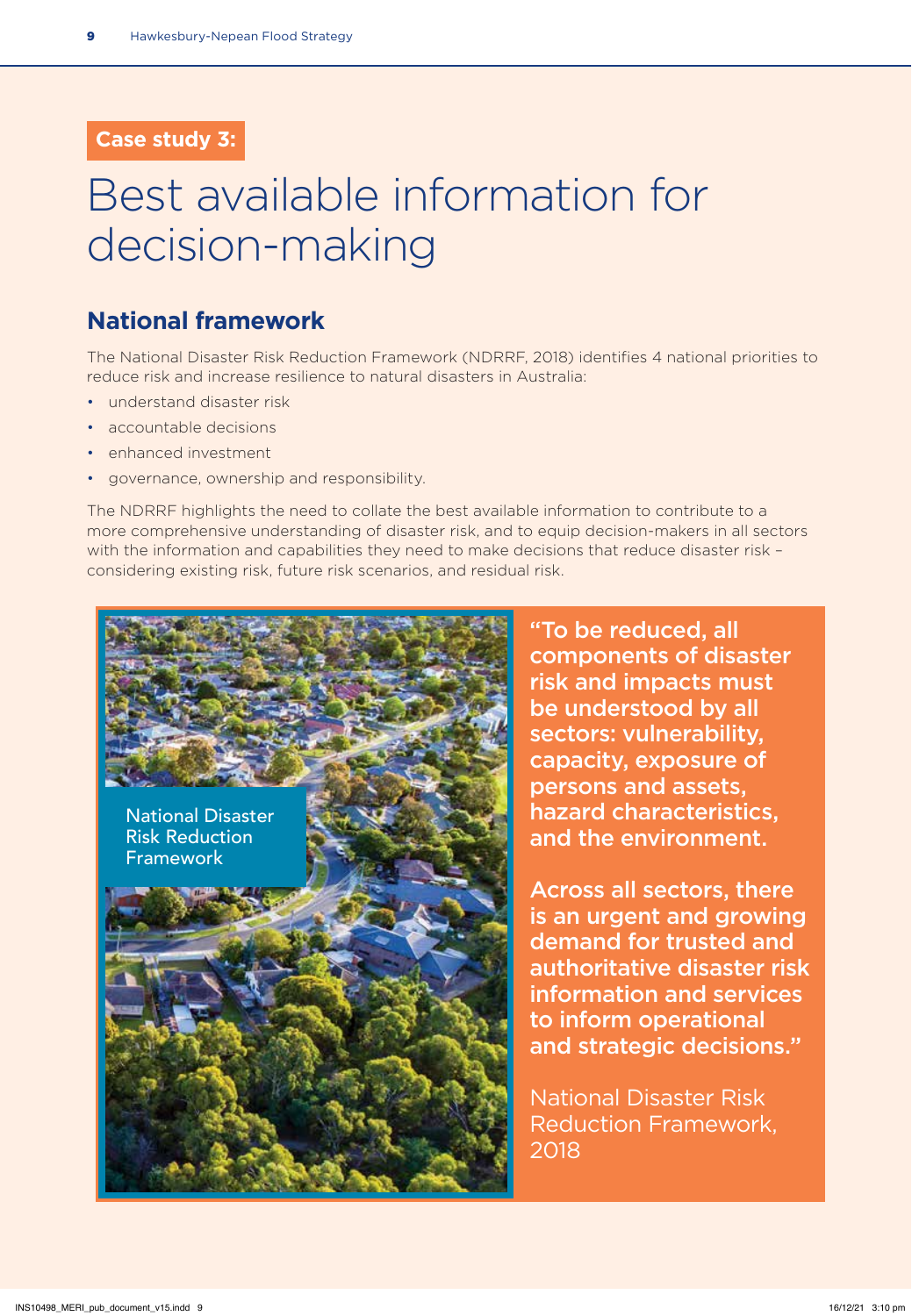### **Applying this to the Flood Strategy**

The Flood Strategy has applied best practice to understanding flood risk in the Hawkesbury-Nepean Valley and developing leading-edge decision support tools. Some key achievements include:

- the comprehensive Flood Strategy database that underpins the modelling tools has been updated and expanded
- the Hawkesbury-Nepean Valley Regional Flood Study provides the best available information and modelling of flood behavior, including impacts of climate change, to guide land use and emergency management planning
- the new Flood Evacuation Model provides government with a sophisticated decision support tool to more effectively consider flood risk in strategic land use and road planning decisions and optimise evacuation planning.

Examples of how best available information has guided recent decisions to reduce flood risk and increase resilience include:

- a better understanding of the cumulative impact of growth in the Hawkesbury-Nepean Valley has resulted in some proposed development within the floodplain being refused due to inadequate evacuation capacity, including at Penrith Lakes, Windsor and Emu Plains
- recent land releases have required flood provisions to manage the location and density of development to ensure new residents can evacuate safely.

At a statewide level, the NSW Government's Floodplain Development Manual requires all councils to consider the full range of flooding up to the probable maximum flood. The updated Flood Prone Land Package also requires the impact of a planning proposal on evacuation and emergency response measures to be considered.



Using best available information to guide decision-making

- **DECISIONS** • Strategic land use policy, including developing a new regional land use planning framework
	- Local council land use planning (eg local environmental plans, development control plans, council flood plans)
	- Road planning for flood resilience
	- Emergency management and evacuation plans
	- Investment in flood mitigation measures
	- Insurance industry review of risk and premiums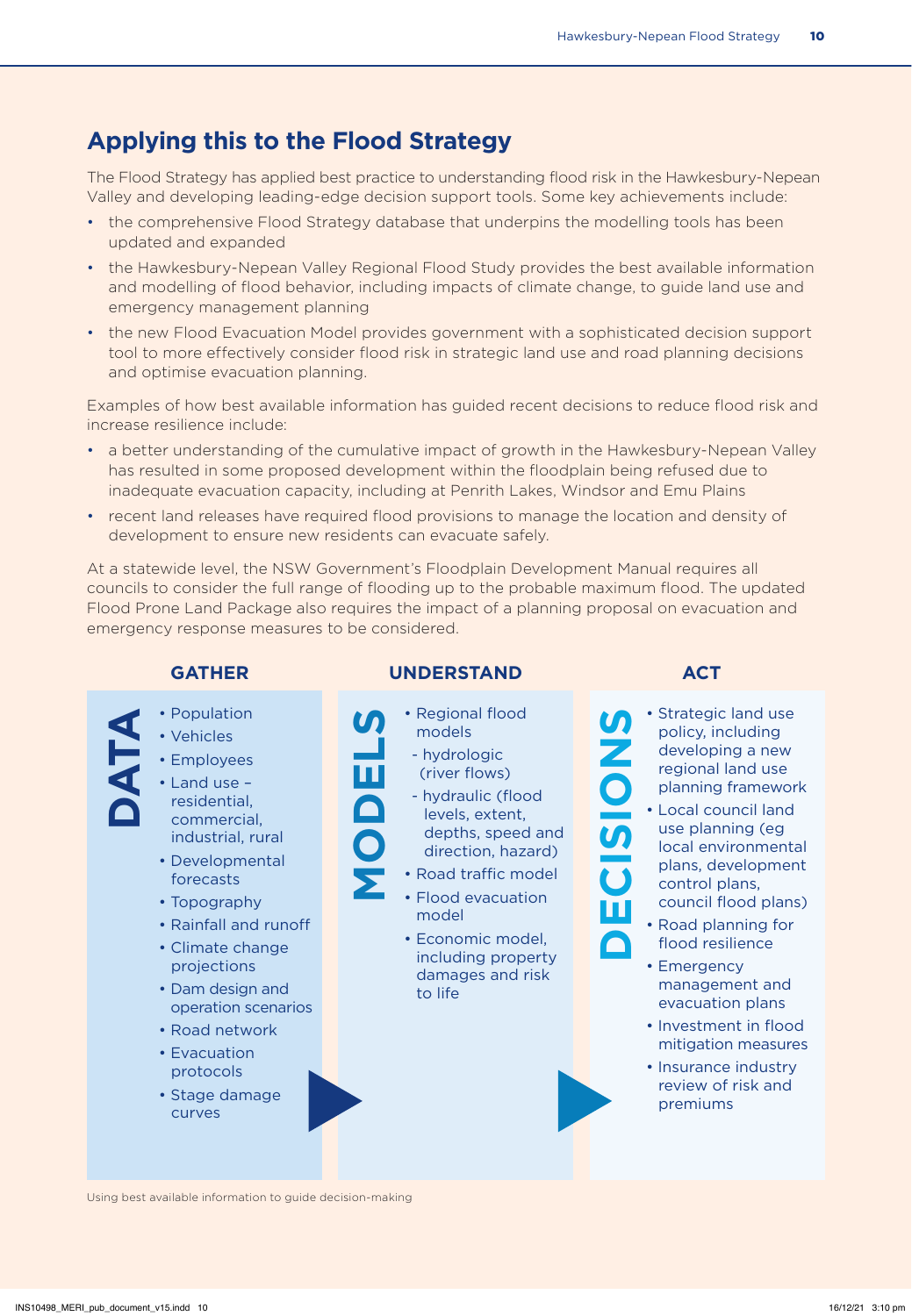#### **Case study 4:**

# Appropriate investment to mitigate risk

When the Flood Strategy was developed in 2016, it was clear there was no single or simple means of reducing existing and future flood risk in the valley, which is increasing due to population growth and the effects of climate change. Hence the Flood Strategy is a multi-faceted program of initiatives across the disaster risk management spectrum of prevention/mitigation, preparedness, response, and recovery.

The large Warragamba catchment contributes the most floodwaters to the most dangerous and damaging floods in the Hawkesbury-Nepean Valley, historically contributing up to 70% of flows. To mitigate risk to the many thousands for people who live and work in the floodplain, raising Warragamba Dam spillways by up to 14m to create airspace for the infrequent, temporary capture of flood inflows was found to have the most benefit in meeting the Flood Strategy's objective of reducing risk to life, property and social amenity in the valley, now and in the future.

The short-listed options considered in developing the 2016 Flood Strategy were thoroughly reassessed in determining the package of ongoing actions for the Flood Strategy beyond 2021 and to inform the Environmental Impact Statement (EIS) for the Warragamba Dam Raising Proposal. The assessment used the latest available information, investigations, design, costings and decision support tools to compare the infrastructure and land use planning measures against targets for cost-effectiveness, risk to life and property damages.

The short-listed options included:

- creating air space in Warragamba Dam to temporarily hold floodwaters and reduce the depth and extent of downstream flooding by:
	- raising the wall to create a 14m flood mitigation zone, or
	- lowering the full supply level (FSL) by either 12m or 5m (with consequent loss of water supply security, requiring alternative water sources to be developed at significant cost)
- new or upgraded regional roads incorporating flood resilience in the road design
- development controls such as buying back dwellings below the 1 in 100 chance per year flood level, or not allowing any future residential development below the current 1 in 500 chance per year flood level.

The reassessment confirmed that raising Warragamba Dam spillways to create a flood mitigation zone is still the most cost-effective option by a long margin, and delivers the greatest reduction in risk to life and property. This is illustrated by the blue columns in the graphs adjacent – the Warragamba Dam proposal is the only option with a benefit-cost ratio above 1.0 (meaning that the benefits exceed the costs), and the only option to achieve the target of around 75% reduction in exposure to risk to life and property damages.

The Warragamba Dam proposal is subject to environmental and planning approval.

The ongoing complementary measures for the Flood Strategy beyond 2021 include:

- integrated land use, road and emergency management planning for the Hawkesbury-Nepean Valley
- community resilience programs to raise public awareness and increase the resilience of vulnerable communities
- coordinating regional flood risk management and governance
- understanding flood risk and supporting informed decisions through a knowledge hub for regional flood risk information
- continuing to build capacity and capability for best practice emergency response and recovery.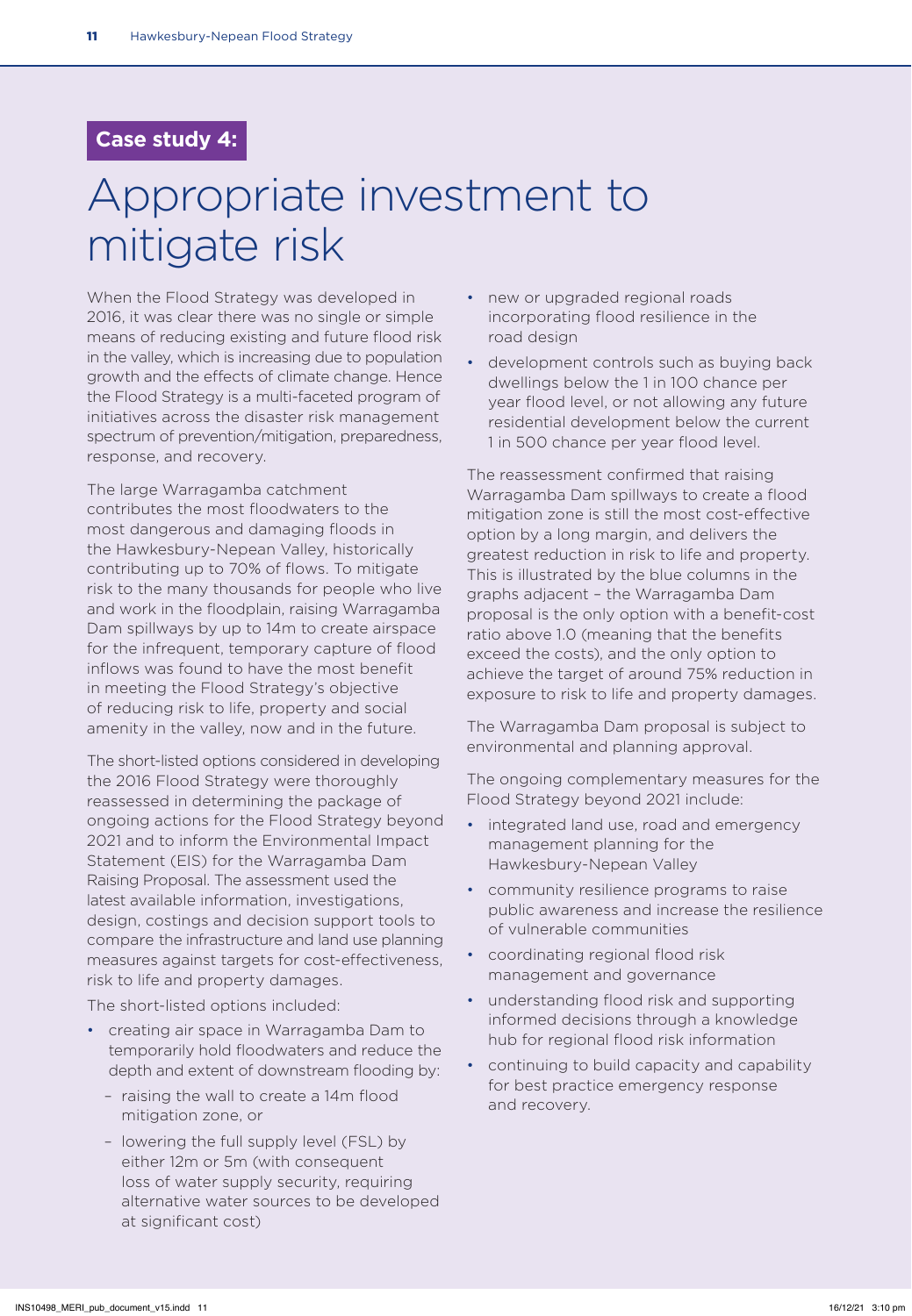

**Cost effectiveness**

**Risk to life** 2041, no climate change



#### **Property damages** 2041, no climate change

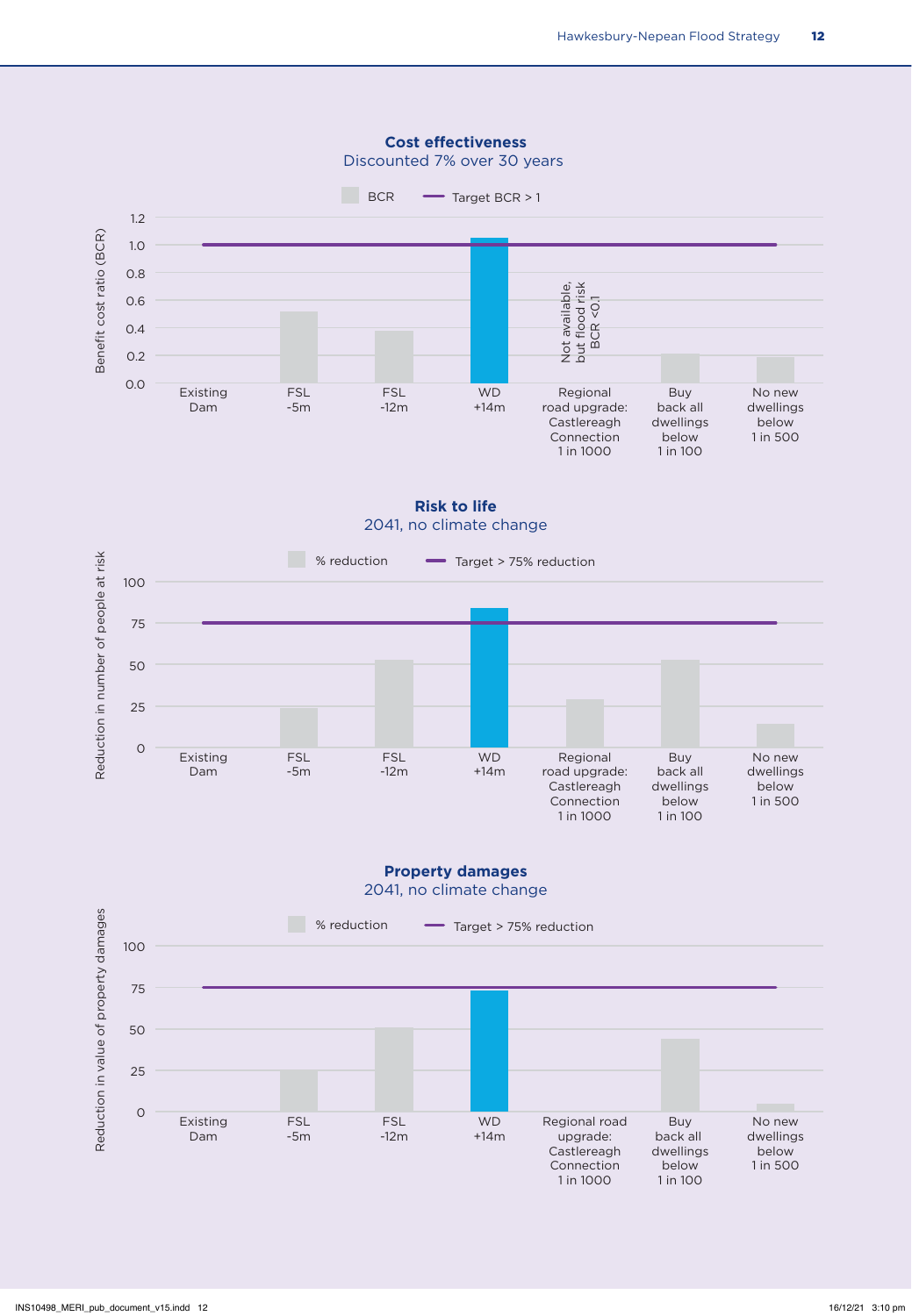#### **Case study 5:**

# Learning from recent flood events

### **Catchment contributions**

The Hawkesbury-Nepean catchment is made up of several subcatchments. The largest of these is the Warragamba subcatchment, making up around 71% of the total catchment to Windsor. The graph below shows the significant contribution to flooding at Windsor from the Warragamba subcatchment for selected historic floods. It also shows the proportion of inflow retained in the dam for each of these events.

Flows from the Warragamba Dam catchment make a higher contribution to the larger floods that pose a significant risk to life, homes and businesses. Floods resulting from flows only generated by the Nepean and Grose rivers and all other tributaries do not pose as significant a risk as floods that involve the large Warragamba Catchment.

Hence measures that retain and delay floodwaters coming from the Warragamba catchment have the greatest benefit in reducing flood risk downstream.



Contributions to flooding at Windsor from the Warragamba and other catchments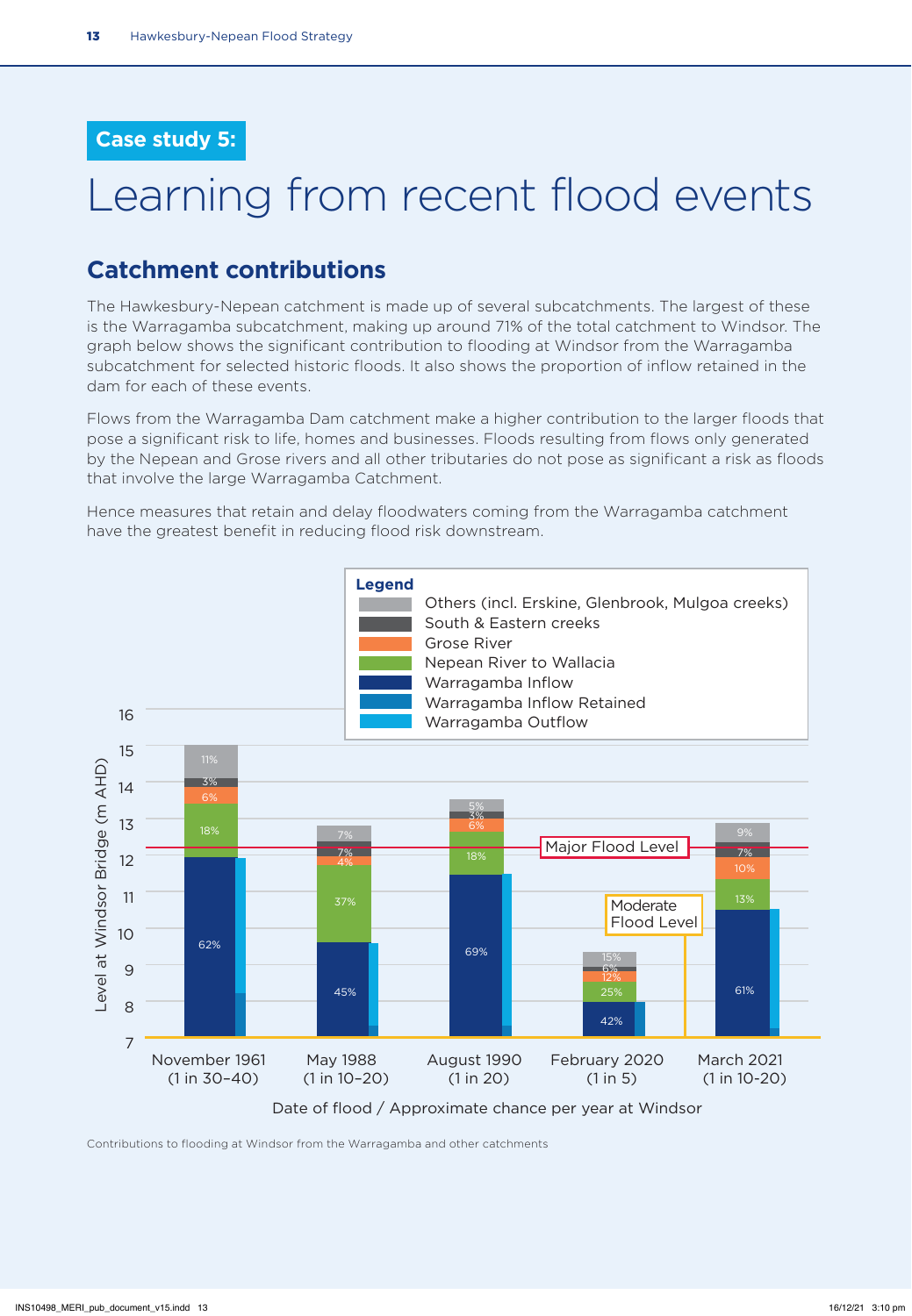### **February 2020 flood**

The February 2020 flood was the first 'moderate' flood in the Hawkesbury Nepean Valley since 1992, with a likelihood of approximately 1 in 5 (or 20%) chance per year. At the start of the February 2020 event, Warragamba Dam was at less than 43% capacity, or 18.8m below full supply level. The dam captured all inflows from its catchment, so the dam did not spill during this event, and did not contribute flows to the downstream flooding.

Most of the flooding in this event was in low-lying areas, driven by the inflows from catchments other than Warragamba. Bridges were closed at Wallacia, Yarramundi, North Richmond and Windsor, ferries were closed, and around 100 residential dwellings and 280 manufactured homes were affected.

Modelling indicates that if Warragamba Dam had been full at the start of the February 2020 flood, the flood levels would have been around 3m deeper for the Penrith/Emu Plains and Richmond/Windsor floodplains. This demonstrates the benefit of airspace in Warragamba Dam. The proposal to raise the dam wall, if approved, will create a flood mitigation zone above the current full supply level, which will be reserved as temporary storage to mitigate flood events.

### **March 2021 flood**

The March 2021 flood was the first 'major' flood experienced by Hawkesbury River communities since 1990 with a likelihood of around 1 in 10-20 chance per year at Windsor. When the March 2021 rainfall event began, the dam was at 96.3% capacity, with the water level at 1.0m below full supply level.

Around 600 residential dwellings and over 1400 manufactured homes were impacted by the flooding. New residents were generally not prepared for flood impacts, and bridge and road closures caused significant disruption and concerns. A landslide on Bells Line of Road caused issues for flood response including re-supply for populations west of the Hawkesbury River.

Downstream impacts were most significant in low lying and riparian areas of the Hawkesbury and Lower Hawkesbury – including severe riverbank erosion, damage to local roads, severe damage to turf and vegetable farms, and impacts on caravan parks and recreational areas.

Modelling indicates that if Warragamba Dam had already been raised, the March 2021 flood levels would have been reduced by around 5.3m at Penrith and 3.4m at Windsor, and the dam spill would have been delayed by 3 to 4 days.



Looking north along the Nepean River at Penrith, March 2021 Source: INSW Image: Adam Hollingworth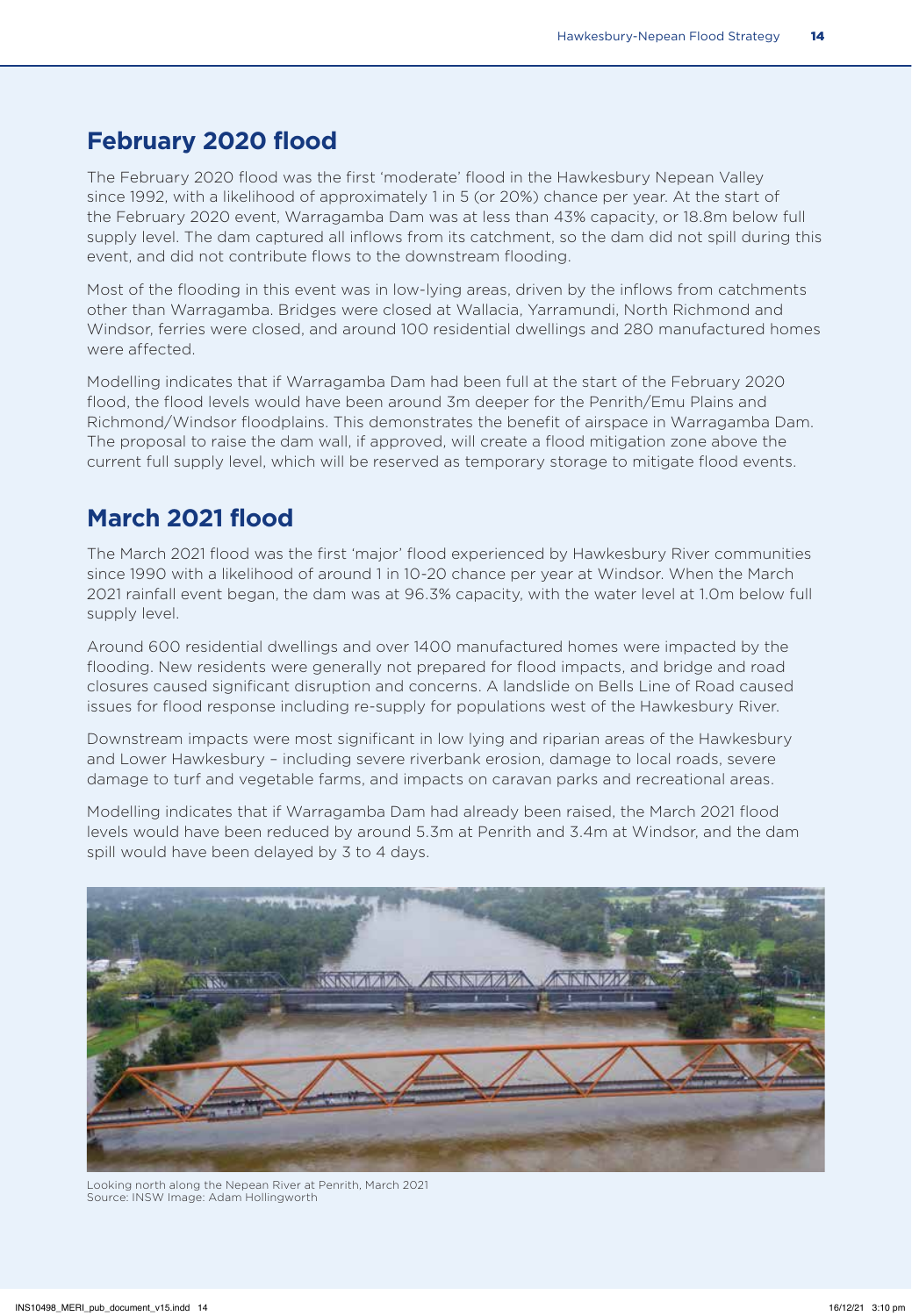

Comparing the extent of the February 2020 and March 2021 floods

Some community members have suggested that the water level in Warragamba Dam should have been drawn down before the March 2021 flood. This suggestion is not feasible, for the following reasons:

- Warragamba Dam is a water supply dam holding around 80% of Greater Sydney's supply
- the existing dam was not designed, built or operated to provide flood mitigation
- WaterNSW is currently authorised to make controlled releases when the dam reaches full supply level, but only to draw the storage down by up to one metre for operational and maintenance purposes
- pre-releasing water rapidly ahead of a forecast flood could cause significant downstream flooding and damage in low lying areas, while also reducing evacuation time and increasing the risk to life as roads could be cut by the released floodwaters
- calls for pre-releases ahead of potential floods assume levels of precision in rainfall and weather forecasting that are not currently possible

• analysis of the March 2021 flood event indicates that to avoid the dam spilling would have required lowering the water level to around 35% of full storage, which would be similar to the level experienced in the millennium drought – equivalent to losing around 2.5 years of water supply for Greater Sydney – and could not have been achieved within the forecast time available in this flood event (nor could it have been calculated in advance).

A wide range of flood mitigation options were assessed in detail for the Flood Strategy and reassessed for the Warragamba Dam Raising Environmental Impact Statement. Infrastructure NSW has also undertaken a comprehensive evaluation of the March 2021 flood event, which was in progress at the time of this interim evaluation of the Flood Strategy implementation. Further information is available at www.infrastructure.nsw.gov.au.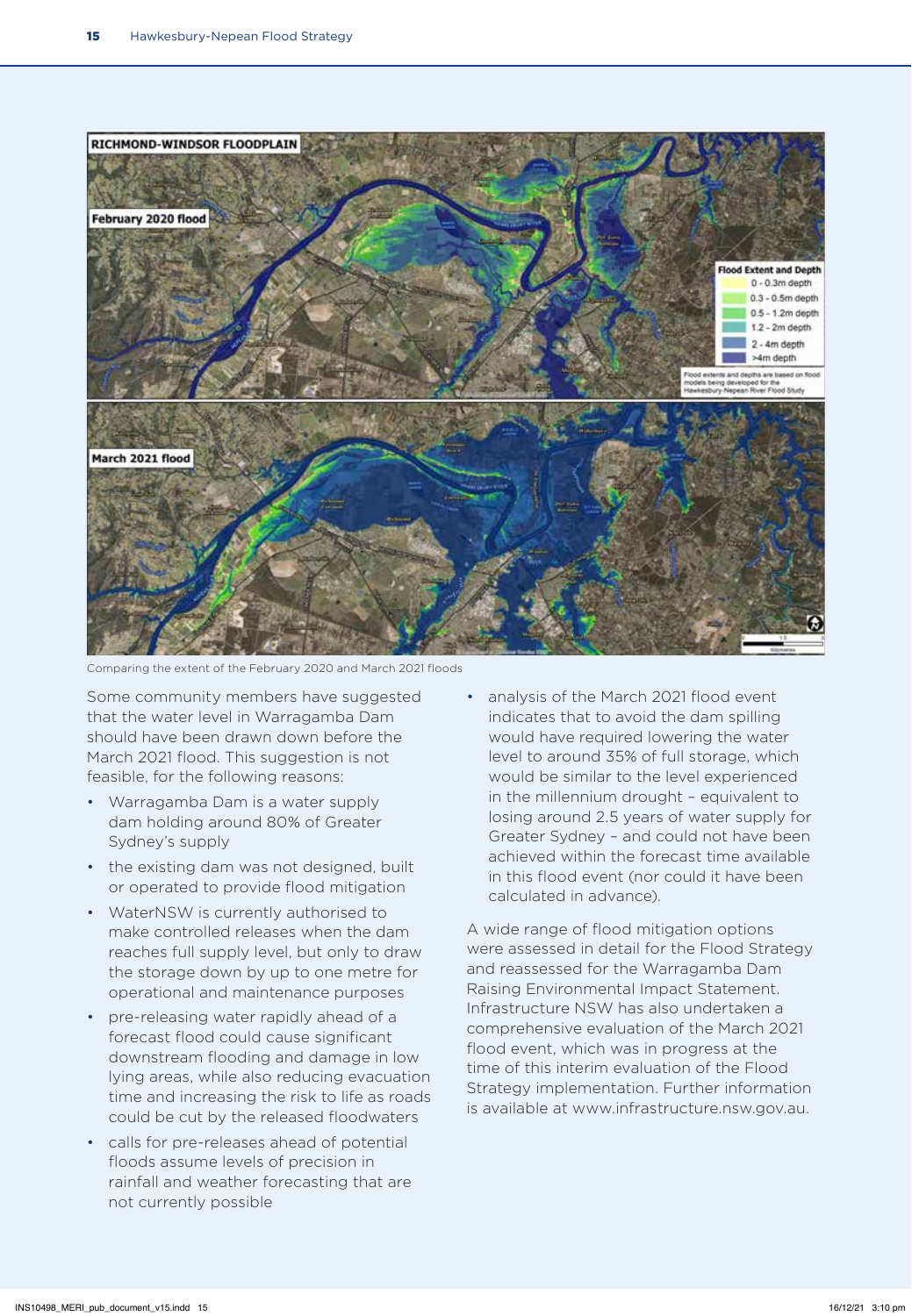

Warragamba Dam spilling, March 2021 Source: INSW Image: Adam Hollingworth



Flooding of the Hawkesbury River and South Creek, 25 March 2021 Source: INSW. Image: Top Notch Video